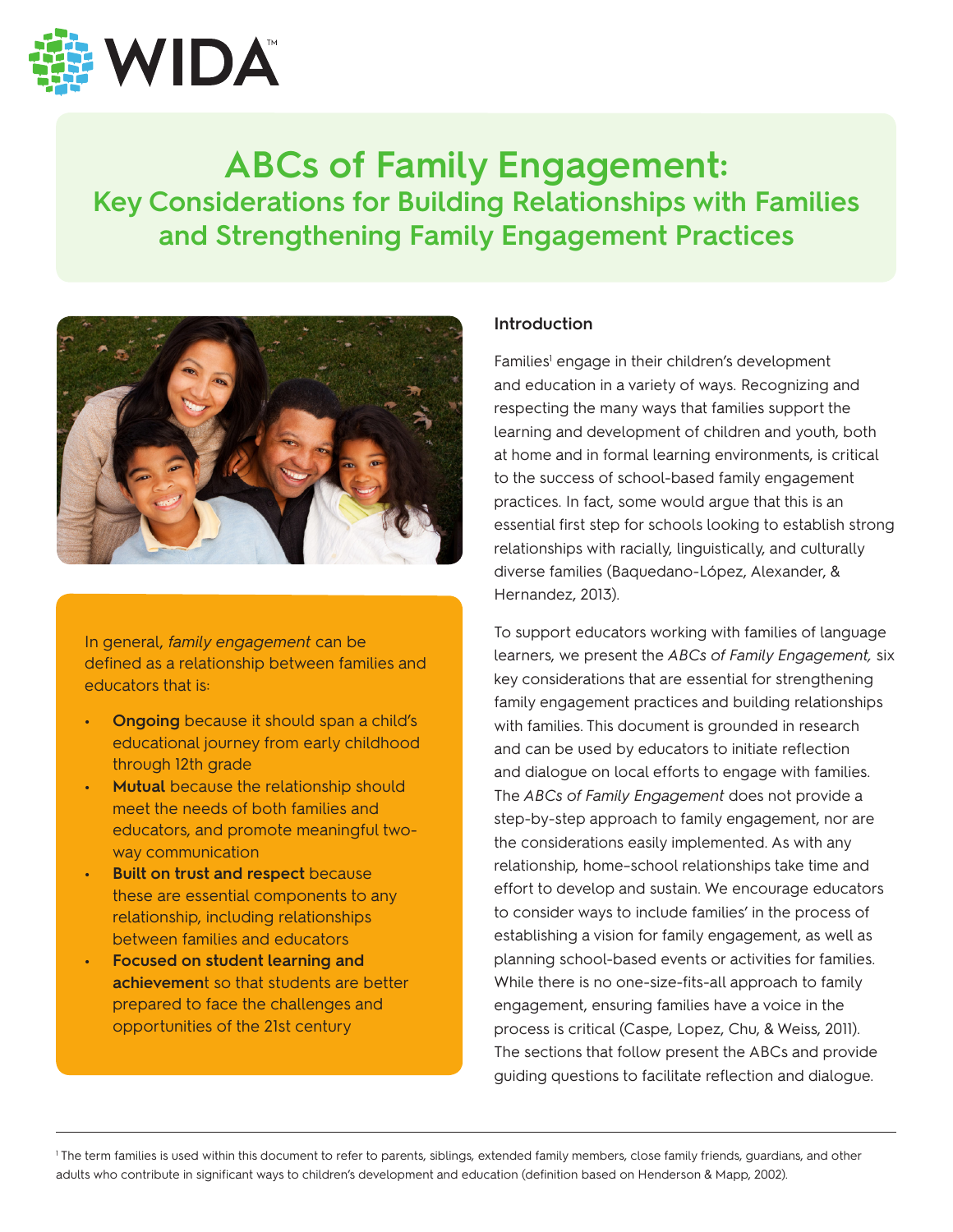

# **The ABCs of Family Engagement**

## **Awareness A**

Awareness-raising is an important first step toward transparent and transformative home–school partnerships. One way to raise awareness is to reflect on one's beliefs about working with families and/or one's beliefs about how families should support their children's education. Such beliefs may not be obvious to educators, but they may in fact impact how educators approach family engagement. Another way to raise awareness is to reflect on the school or district's implicit and explicit expectations for family engagement. For example, are families expected to engage in their children's development or education in traditional and/ or nontraditional ways? Traditional forms of engagement are often school-based and aim to have parents follow the school's agenda for supporting student learning at home. Examples of traditional forms of engagement and parent roles include checking

# **Guiding Questions**

How does my personal experience inform my work with families? How might my personal experience differ from the experiences of my students' families?

What do we expect from families? How do families know what is expected of them? What do families expect from us?

homework, attending parent-teacher conferences, and volunteering in the classroom. Nontraditional forms, on the other hand, recognize that family engagement may not be tied to school-based learning and that families engage in their children's education in a variety of ways and across multiple settings (e.g., home, community). Nontraditional forms of engagement often aim at ensuring families have a voice in setting the agenda for how schools and families work together. Examples of nontraditional forms of engagement include activities that empower families by equipping them with the knowledge and skills they need to navigate schools. Awareness of the approach to family engagement, and its underlying goals, is important because research has shown that when traditional forms of engagement drive homeschool partnerships, diverse families, such as families of language learners, can be subjected to deficit thinking when their ways of engaging do not conform to what is expected (López & Stoelting, 2010; Ramírez, 2003; González-Mena, 1994).

#### **Advocacy**

Advocacy is a tool that parents and educators can use to fight injustices and improve children's educational experiences and trajectories. Advocacy requires a certain knowledge base and skill set. Often, families from historically marginalized populations, such as families of language learners, have not had the opportunity to develop the knowledge and skills needed to advocate within the U.S. education system. Educators can support parents' advocacy efforts by providing parents with workshops or other learning opportunities that address school-system regulations and decision-making processes. Such opportunities can help parents feel empowered to seek help if issues or concerns arise. Additionally, they help to create welcoming spaces where families can network with others that share common goals (e.g., children developing bilingualism) and/or

## **Guiding Questions**

Which families need support in advocating for their child, and why? How can we identify the type of support families need?

Is our staff equipped with the knowledge and skills needed to support parent advocacy? If not, how can we support our staff?

concerns. In the case of families of language learners, advocacy also requires knowledge of, and a clear understanding of, their children's language development (Brown & Souto-Manning, 2008). Educators can support families of language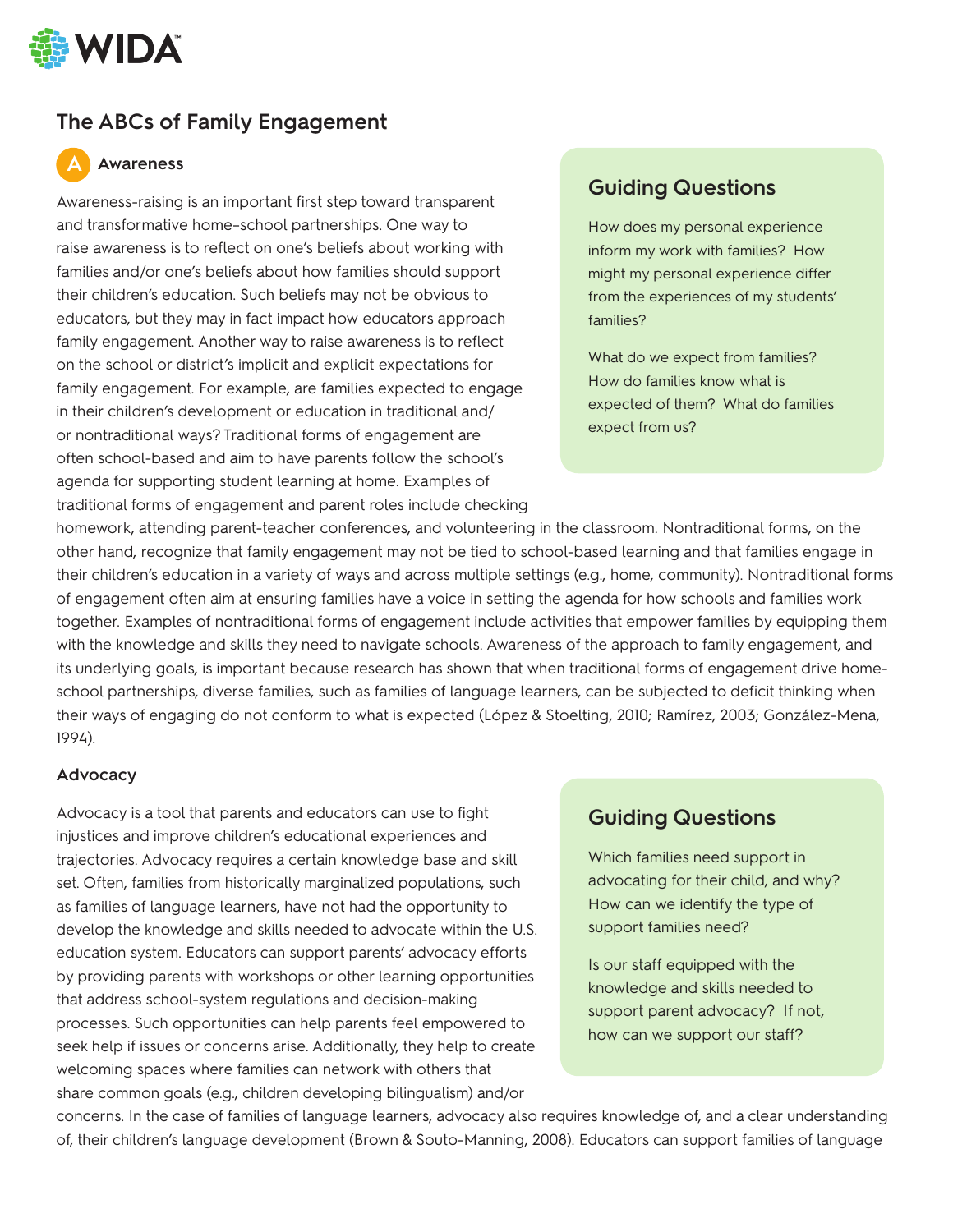

learners by providing families accessible, parent-friendly information on children's language development and the available school-based language programs. Moreover, educators can also support the advocacy efforts of families of language learners by learning about families' language goals for their children. By supporting the advocacy efforts of families, educators ensure that families have a voice in the education of their children.

### **Brokering B**

Brokers are people with access to the knowledge, skills, and language of school who serve as mediators to provide families access to the school culture and language (Delgado-Gaitan, 2001; Hong, 2011). Culturally and linguistically diverse families, including families that are new to the country, can benefit greatly from having access to cultural and language brokers. Cultural brokers not only support families as they learn how to navigate the U.S. school system, they can introduce families to the role parents are expected to play in homeschool relationships and inform families of their rights as parents (Martinez-Cosio & Lannacone, 2007). Such information is critical for families to have, especially given the fact that family engagement is firmly embedded in federal education policy (Mapp, 2012). In other words, within the U.S. school system, families are expected to partner

## **Guiding Questions**

How might families experience language barriers in our school, and what can we do to support them?

What resources are available in our school and/or community that can help families learn the knowledge and skills needed to navigate the education system?

with schools. Language brokers help facilitate communication between educators and families that require assistance with the English language. While many students serve as cultural and language brokers for their families (Orellana, 2009), federal policy recommends that schools and districts seek individuals who are trained in interpretation and/or translation, and who abide by confidentiality policies protecting student data (U.S. Departments of Education & Justice, 2015). In many schools, parent liaisons serve as cultural and language brokers. School leaders and educators must consider ways to provide families' access to brokers who can assist families as they navigate the education system.

#### **Building Trust**

Building trust is a key consideration for working with families in general, but it is crucial for establishing relationships with families from groups that have been historically marginalized by schools, which includes families of language learners. Research shows that a lack of trust is often what keeps these families from spending time at school (Henderson & Mapp, 2002; Mapp, 2003). However, for many schools and families, building trusting relationships is often easier said than done. Teachers receive little training in family engagement strategies, and for a variety of reasons, some parents, especially those from historically marginalized populations, do not feel comfortable walking into school or speaking with a teacher (Lawrence-Lightfoot,

## **Guiding Questions**

What might make a family feel unwelcome at our school? How can we address this?

What are we doing to build trusting relationships with families? What resources are we devoting to this? What resources do we need?

2003). Trusting relationships consist of the following four qualities: respect, integrity, competence, and personal regard (Byrk & Schneider, 2002). In other words, there is mutual respect. Educators and families act towards one another with integrity. Educators and families work together with a sense of competence by recognizing that everyone can contribute towards the common goal of supporting students. Lastly, educators and families demonstrate personal regard by genuinely caring for one another. Building trusting relationships takes time and effort, but it is well worth it. When there is a lack of trust, barriers are formed that prevent or hinder effective school-based family engagement practices (Hong, 2011; MALDEF & NEA, 2010; Mapp, 2003).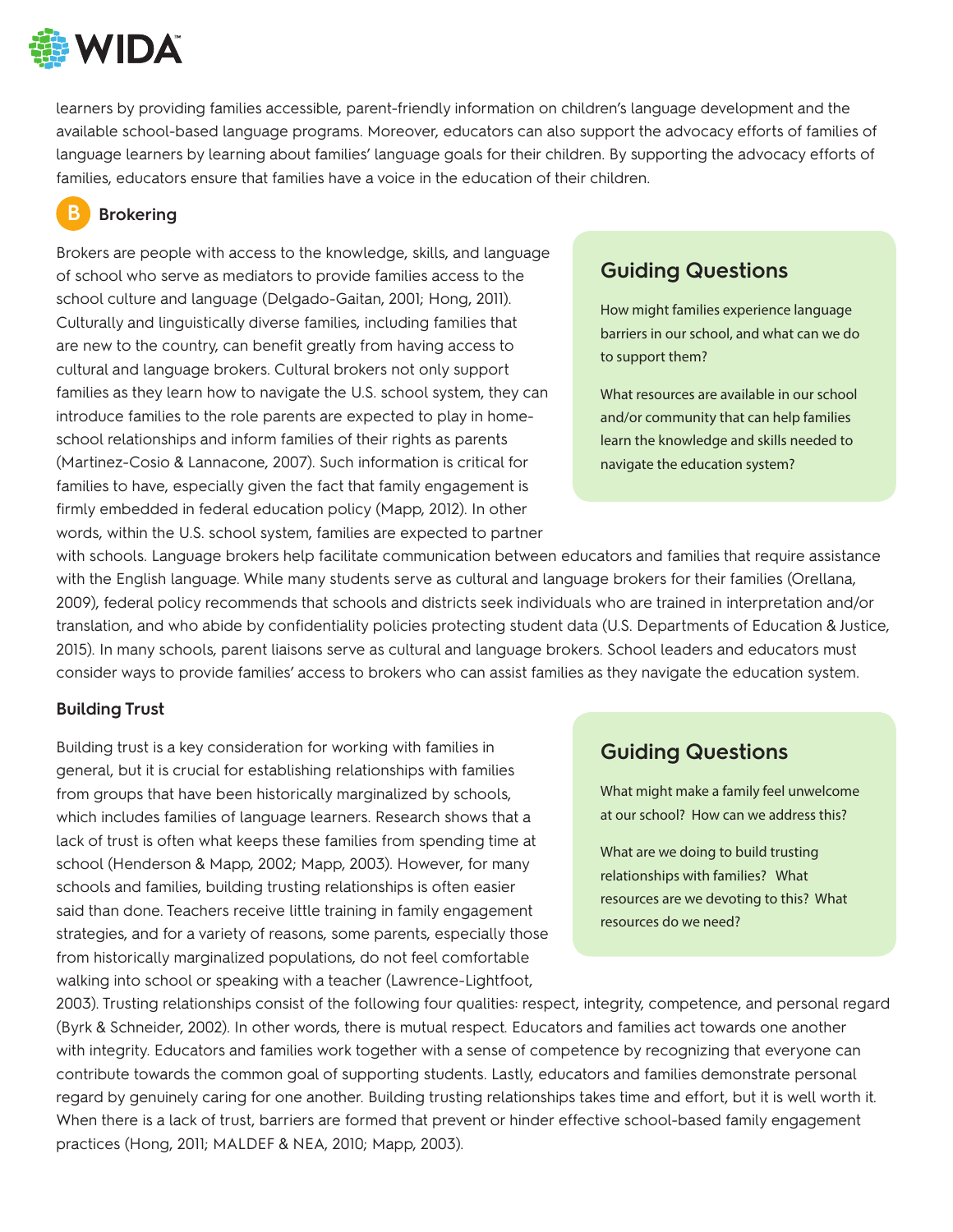

## **C Communication**

Meaningful, two-way communication characterizes effective homeschool partnerships. One-way communication, such as communication that flows only from school to home, is inadequate for learning about families and engaging in family engagement practices that attend to families' experiences, strengths, and needs. Furthermore, one-way communication does not offer opportunities to ensure that families understand the message or content being communicated. Too often educators may operate under the faulty assumptions that families "will get it" or "ask questions if they don't." However, this assumption does not account for the many challenges linguistically diverse families face when trying to communicate with schools. For instance, one of the most important considerations in reaching families of language

# **Guiding Questions**

In what ways might we be overwhelming families with educator jargon? How can we ensure communication is parent-friendly?

How do we ensure translations actually make sense to families? What systems do we have in place to check the quality of translations?

learners in particular is the language used in oral and written communication. Parents who need assistance with the English language have the protected right to request translators and interpreters, which schools are required to provide (U.S. Departments of Education & Justice, 2015). Nonetheless, misunderstandings may still arise for a number of reasons, including the quality of the translation or interpretation, and culturally specific content that require familiarity with U.S. schools to interpret and understand. Examples of such content include, but are not limited to, information about literacy, grading systems, and student progress data (Sosa, 1997; Blakley, 2003; Nicolau & Ramos, 1990). For these reasons, it is especially important to ensure two-way communication exists between families and schools, and that schools use parent-friendly language when communicating orally or in writing with families.

#### **Connect to Learning**

Connecting family engagement to what students are learning in school calls for focused, systemic, and sustainable approaches to family engagement (Weiss, Lopez, & Rosenberg, 2011). For example, if the purpose of engaging with families is to help them support student learning at home, then educators must have the time and resources available to provide families frequent and comprehensible information on curriculum, student progress, instructional strategies, and student assessment data. Giving parents access to such information paves the way for developing a partnership. In addition, when considering the needs of language learners, family engagement that is connected to learning must also focus on students' language development and language proficiency, because these students are learning both academic content and language. Connecting to learning, then, requires support from school leaders, ample resources, frequent communication, and a shared vision for

## **Guiding Questions**

What is our vision for family engagement? How do we ensure families, staff, and students have a voice in establishing a common vision?

What are we doing to meet the needs of language learners and their families? How can we integrate language learning and development in our family engagement practices?

family engagement that helps students meet the demands of a 21st century education. In short, connecting to learning calls into question "random acts" of family engagement that may be ineffective for supporting student achievement (Mapp, 2012).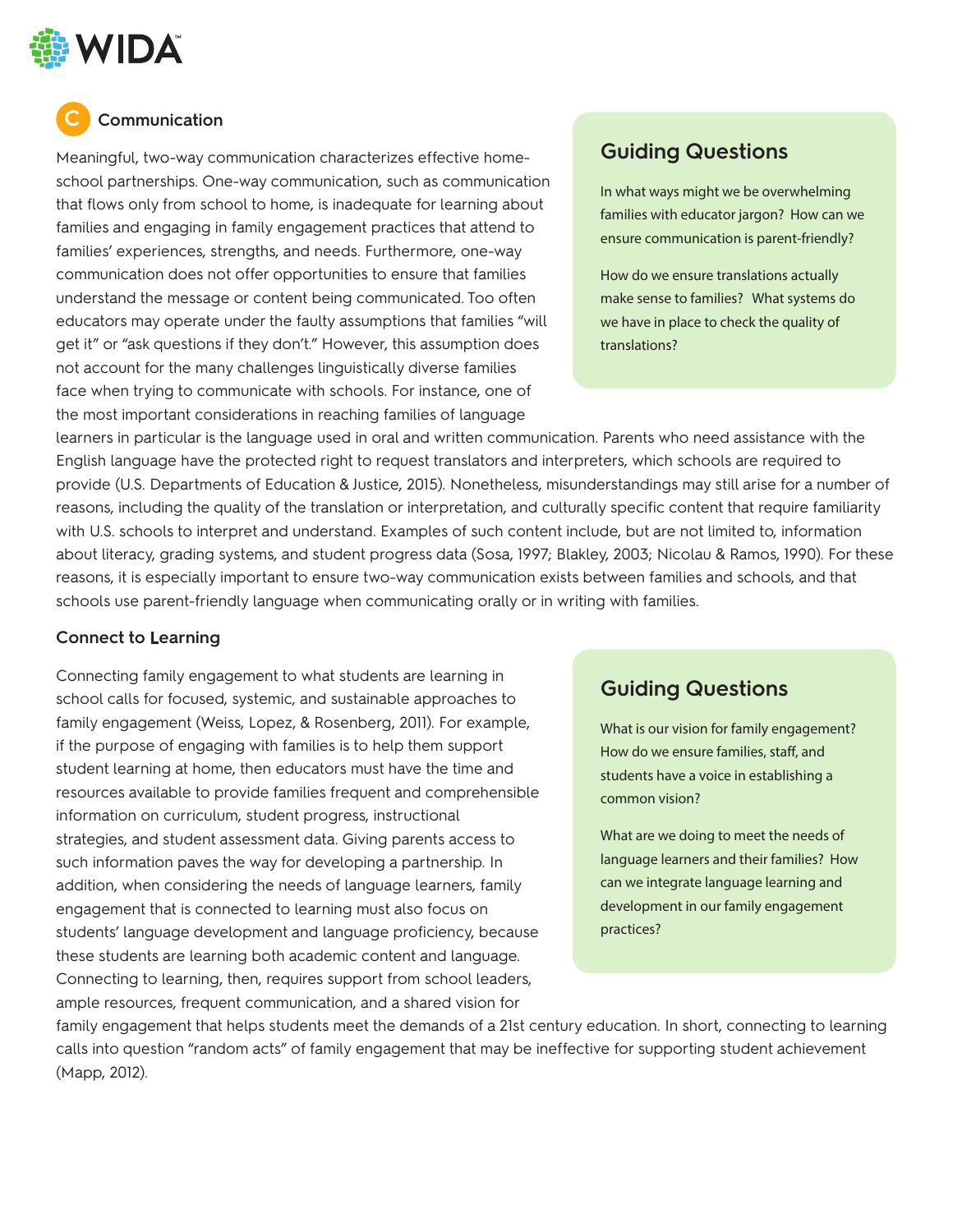

At WIDA, we value what families do to support their children, and believe that these diverse practices enrich school communities (WIDA, 2014). As an organization, we serve a diverse population, and in our mission to support the achievement and success of language learners in early childhood and K-12, we also recognize the need to support their families. Our vision in the area of family engagement is to promote student advocacy by supporting families' rights to engage meaningfully with educators about their children's academic language development and its relationship to academic achievement.

#### **Contributing Staff**

Lorena Mancilla, Standards Framework Specialist Alissa Blair, Standards Researcher Delis Cuéllar, Early Years Researcher

#### **References**

Baquedano-López, P., Alexander, R. A., & Hernandez, S. J. (2013). Equity issues in parental and community involvement in schools: What teacher educators need to know. *Review of Research in Education, 37*(1), 149–182.

Blakely, M. M. (1983). Southeast Asian refugee parents: An inquiry into home-school communication and understanding. *Anthropology & Education Quarterly,* 43-68.

Brown, S., & Souto-Manning, M. (2008). "Culture is the way they live here": Young Latin@s and parents navigate linguistic and cultural borderlands in U.S. schools. *Journal of Latinos and Education, 7*(1), 25-42.

Byrk, A. S., & Schneider, B. (2002). *Trust in schools: A core resource for improvement.* New York, NY: Russell Sage Foundation.

Caspe, M., Lopez, M.E., Chu, A., & Weiss, H.B. (2011). *Teaching the teachers: Preparing educators to engage families for student achievement.* Cambridge, MA: Harvard Family Research Project and Alexandria, VA: National PTA. Retrieved from http://www.hfrp.org/publications-resources/ browse-our-publications/teaching-the-teachers-preparingeducators-to-engage-families-for-student-achievement

Cuéllar, D., & Garcia, E. E. (2012). Working with Latino preschoolers: The literacy and language goals of teachers and mothers. In B. Falk (Ed.), *Defending childhood: Keeping the promise of early education* (pp. 114-132). New York, NY: Teachers College Press.

Delgado-Gaitan, C. (2001). The power of community: Mobilizing for family and schooling. Lanham, MD: Rowman and Littlefield.

Gonzalez-Mena, J. (1993). *From a parent's perspective.* Salem, WI: Sheffield Publishing Company

Henderson, A. T., & Mapp, K. L. (2002). *A new wave of evidence: The impact of school, family and community connections on student achievement.* Austin, TX: Southwest Educational Development Laboratory.

Hong, S. (2011). A cord of three strands: A new approach to parent engagement in schools. Cambridge, MA: Harvard Education Press.